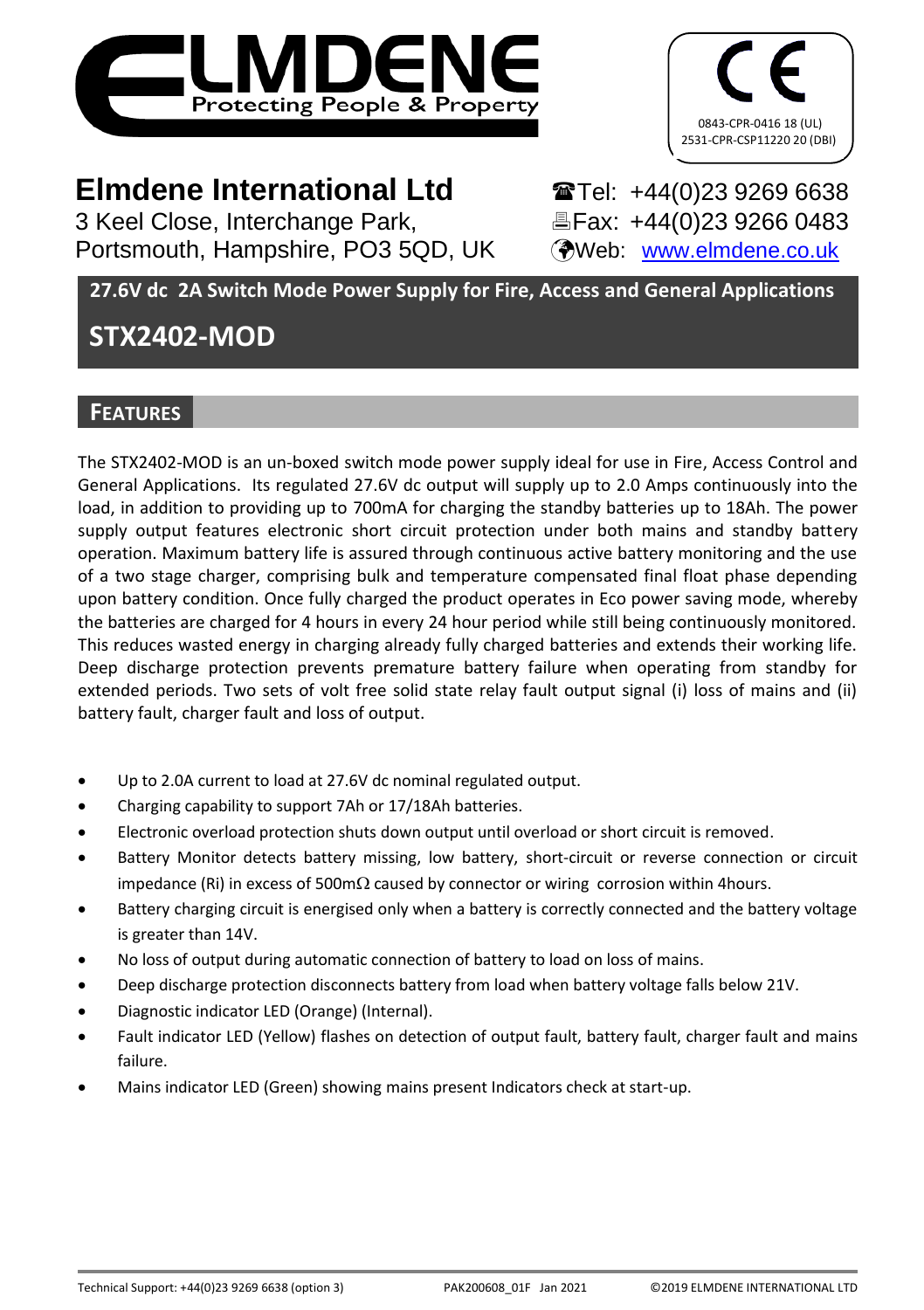

# **SPECIFICATION**

### **Mains Input**

| <b>Rated Voltage</b>  | $110 - 240V$ ac                  |
|-----------------------|----------------------------------|
| (Operational voltage) | $(90 - 264V ac)$                 |
| Frequency             | 50/60Hz                          |
| Input current         | < 1.0 Amps at full load          |
| Inrush current        | 5A Max at 25 °C 110V ac for 10ms |
| Fuse                  | T2.0A 20mm, 250V ac HRC          |

#### **Output**

| Voltage at full load             |                                                                    |         |               |  |
|----------------------------------|--------------------------------------------------------------------|---------|---------------|--|
| Mains power                      | 27.0 - 28.3V dc (27.6V nominal)                                    |         |               |  |
| Battery standby                  | $20.3 - 26.0V$ dc                                                  |         |               |  |
| Ripple                           | <100 mV pk - pk max @ Rated Voltage                                |         |               |  |
| Fuse                             |                                                                    |         |               |  |
| Load                             | F <sub>2.5</sub> A                                                 |         |               |  |
| Battery                          | F <sub>2.5</sub> A                                                 |         |               |  |
| <b>Battery mode selected</b>     | 2.1A <sub>h</sub>                                                  | 7Ah     | 17/18Ah       |  |
|                                  |                                                                    |         | (Link fitted) |  |
| <b>Continuous Output Current</b> |                                                                    |         |               |  |
| No charging (Imax B)             | 2.5A                                                               | 2.5A    | 2.5A          |  |
| With charging (Imax A)           | 2.0A                                                               | 2.0A    | 1.8A          |  |
| <b>Battery Capacity</b>          | 2 x 2.1Ah 12V<br>2 x 7Ah 12V<br>2 x 17/18Ah 12V                    |         |               |  |
| eg                               |                                                                    |         |               |  |
| <b>PowerSonic model</b>          | PS12021                                                            | PS12070 | PS12170       |  |
| Yuasa model                      | NP2.1-12                                                           | NP7-12  | NP17-12       |  |
| Interlogix model                 |                                                                    |         | <b>BS131N</b> |  |
| <b>Battery Charging</b>          | Constant current bulk charging to 80% capacity within 24 hours     |         |               |  |
|                                  | Float charging to 100% within 48 hours                             |         |               |  |
|                                  | Eco charging and check every 24 hours $-$ (for up to 8 hours pulse |         |               |  |
|                                  | charge dependent on temperature)                                   |         |               |  |
| Constant current charge          | 0.7A<br>0.3A                                                       |         |               |  |
| Low battery threshold voltage    | 23V                                                                |         |               |  |
| Deep discharge protection        | Threshold voltage - 21V                                            |         |               |  |
| Quiescent current - no load      | <30mA@ 27.6V                                                       |         |               |  |
| Quiescent current - batt cut off | 0mA @ 27.6V                                                        |         |               |  |

#### **Mechanical**

| <b>Product Reference</b>                               | <b>STX2402-MOD</b> |
|--------------------------------------------------------|--------------------|
| <b>Module Dimensions</b><br>$w \times h \times d$ (mm) | 150 x 207 x 52     |
| Weight (kg)                                            | 0.34               |

### **Environmental**

| Temperature – Operating | -10 to +40°C (operating) 75% RH non-condensing |  |
|-------------------------|------------------------------------------------|--|
| Temperature - Storage   | -20 to +80°C (storage)                         |  |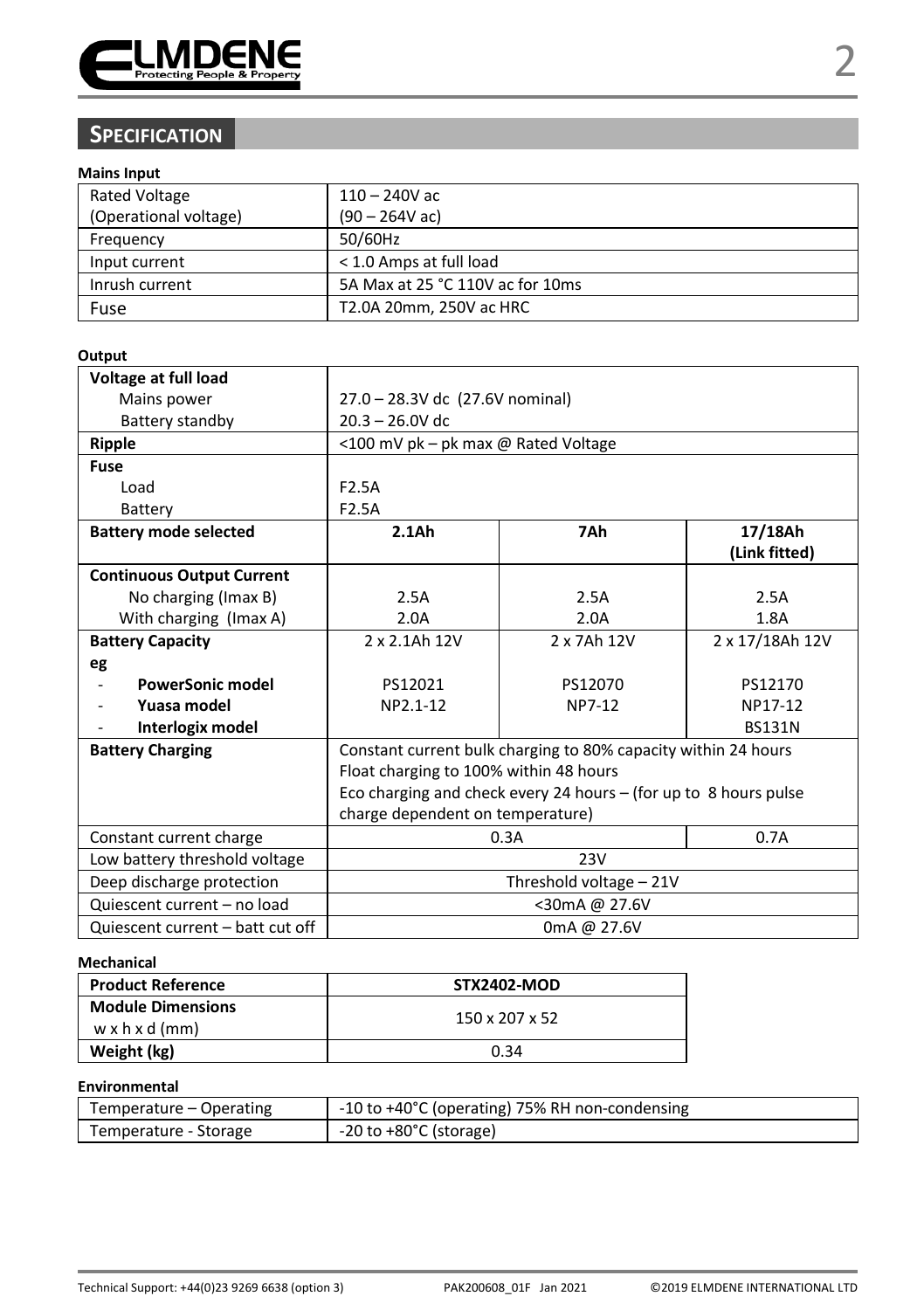

#### **Connections and Signalling outputs**

| Load Output $+/-$              | Screw terminals Voltage output to load                           |  |
|--------------------------------|------------------------------------------------------------------|--|
| <b>GEN PSU Fault (normally</b> | 0.10A @ 60V dc 16 $\Omega$ solid state relay contacts, volt free |  |
| closed contact)                | Open if Mains failed and battery voltage <23V or fault PSU fault |  |
|                                | condition, (see below)                                           |  |
| EPS Fault (normally closed     | 0.10A @ 60V dc 16 $\Omega$ solid state relay contacts, volt free |  |
| contact)                       | Open if loss of mains for >10 seconds                            |  |
| Temperature sensor             | Thermistor input from supplied battery terminal thermistor.      |  |
| $BAT + / -$                    | Connection to back up battery using supplied battery lead.       |  |

# **SIGNALLING AND DIAGNOSTICS**

#### **Fault Outputs**

| <b>EPS Fault</b> | <b>GEN Fault</b> | <b>Condition</b> | <b>Possible Cause</b>     | <b>Action</b>             |
|------------------|------------------|------------------|---------------------------|---------------------------|
| <b>CLOSED</b>    | <b>CLOSED</b>    | Normal           | Mains present             | None                      |
|                  |                  | operation        | Battery healthy           |                           |
| OPEN             | <b>CLOSED</b>    | Standby          | Mains lost                | Investigate loss of mains |
|                  |                  | Mode             | Battery driving load      |                           |
| <b>CLOSED</b>    | OPEN             | Fault            | <b>Blown fuses</b>        | Investigate fault source  |
|                  |                  | Present          | Battery fault             | using diagnostic LED      |
|                  |                  |                  | Internal fault            | Rectify fault where       |
|                  |                  |                  |                           | possible                  |
| OPEN             | <b>OPEN</b>      | <b>PSU</b>       | Mains lost                | Restore mains as soon     |
|                  |                  | Shutdown         | Standby battery exhausted | as possible               |

#### **LED Indication**

| YELLOW LED         | Fault LED       |
|--------------------|-----------------|
| GREEN LED          | Mains supply On |
| <b>DIAGNOSTICS</b> | Diagnostic LED  |

# **Fault Diagnostic table – Front panel - User**

| <b>Yellow LED</b><br>Fault        | <b>Green LED</b><br><b>Mains</b> | <b>Condition</b>    | <b>Possible Cause</b>                                 | <b>Action</b>                |
|-----------------------------------|----------------------------------|---------------------|-------------------------------------------------------|------------------------------|
| OFF                               | <b>ON</b>                        | Normal<br>operation | Mains present<br>Battery healthy                      | None                         |
| <b>FLASH</b><br><b>CONTINUOUS</b> | ON OF OFF                        | Fault               | <b>Blown fuses</b><br>Battery fault<br>Internal fault | Contact service<br>engineer  |
| 1 PULSE                           | OFF                              | Standby Mode        | Mains lost<br>Battery driving load                    | Investigate loss of<br>mains |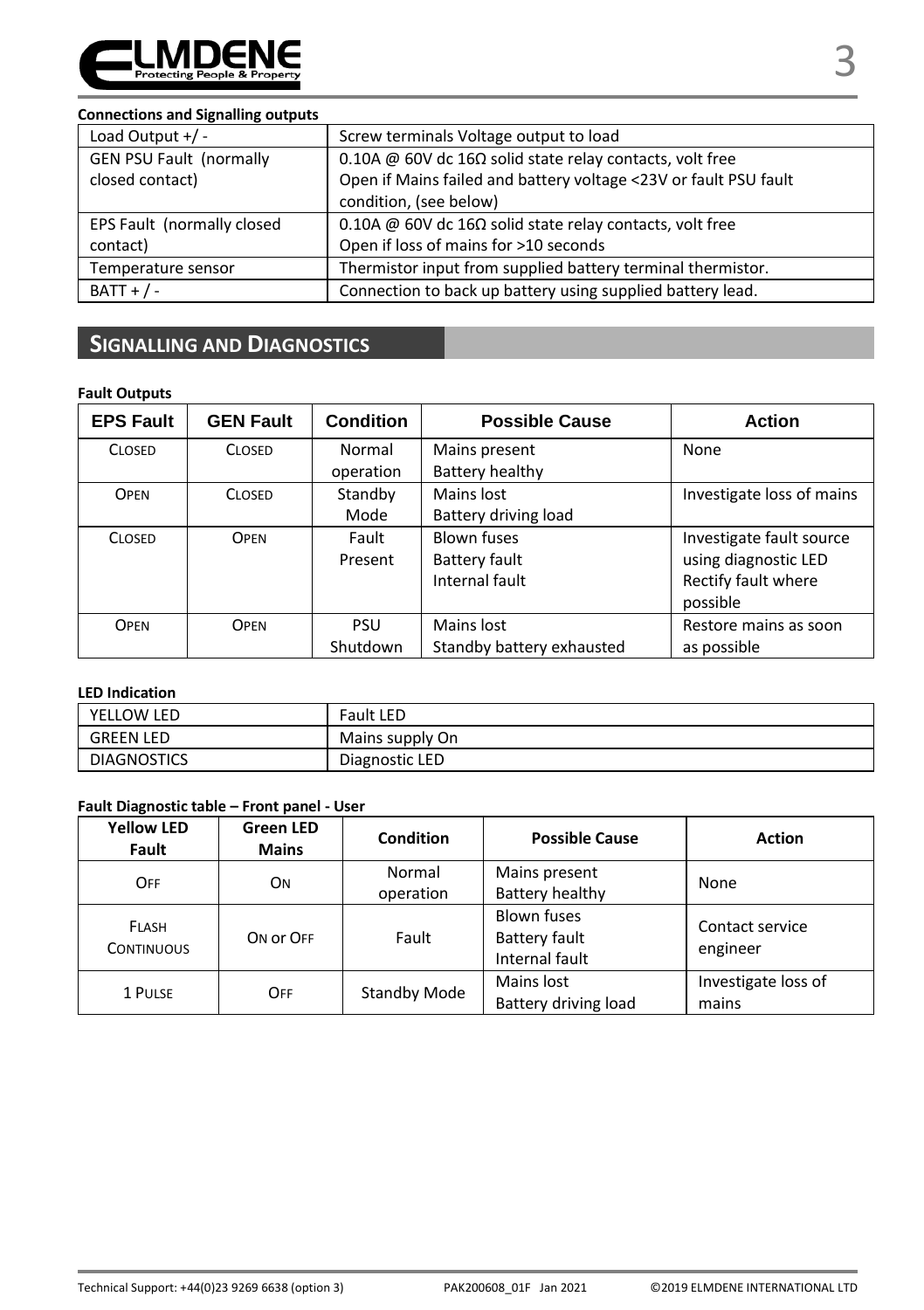

# **Fault Diagnostic table – Internal - Engineer**

| <b>Orange LED</b><br><b>Diagnostic</b> | <b>Green LED</b><br><b>Mains</b> | Condition                             | <b>Possible Cause</b>                                                              | <b>Action</b>                                                                                            |
|----------------------------------------|----------------------------------|---------------------------------------|------------------------------------------------------------------------------------|----------------------------------------------------------------------------------------------------------|
| OFF                                    | <b>O<sub>N</sub></b>             | Normal operation                      | Mains present<br>Battery fully charged                                             | None                                                                                                     |
|                                        | OFF                              | Standby<br>Operation                  | Mains Lost. No faults present<br>Battery driving load                              | Investigate loss of mains                                                                                |
| FLASH<br><b>CONTINUOUS</b>             | ON OF OFF                        | No output                             | Output fuse blown<br>Output overload<br>Output short circuit                       | Check and replace output<br>fuse<br>Disconnect output load<br>and test load                              |
| 1 PULSE                                | ON                               | <b>Battery Charging</b>               | No faults active<br>Battery charging normally but<br>< 90% of full charge          | None                                                                                                     |
| 2 PULSES                               | ON                               | No Battery                            | Battery disconnected<br>Battery fuse blown<br>Battery heavily discharged           | Check battery<br>connections<br>Check battery fuse<br>Check battery condition<br>Replace battery if aged |
|                                        | OFF                              | Low Battery Volts                     | <b>Standby Mode</b><br>Battery almost discharged                                   | Restore mains                                                                                            |
| 3 PULSES                               | ON OF OFF                        | <b>Battery Fault</b>                  | High impedance in battery<br>connection<br>Battery internal fault                  | Check battery<br>connections for<br>corrosion. Replace<br>battery if aged                                |
| 4 PULSES                               | ON OF OFF                        | Charger Fault                         | Internal failure of battery charger                                                | Return to manufacturer                                                                                   |
| 5 PULSES                               | ON OF OFF                        | Battery<br>Temperature<br>Probe Fault | Battery temperature monitor<br>disconnected or damaged<br>PSU running in Safe Mode | Check temperature<br>sensor connections and<br>condition of sensor.<br>Replace if suspect                |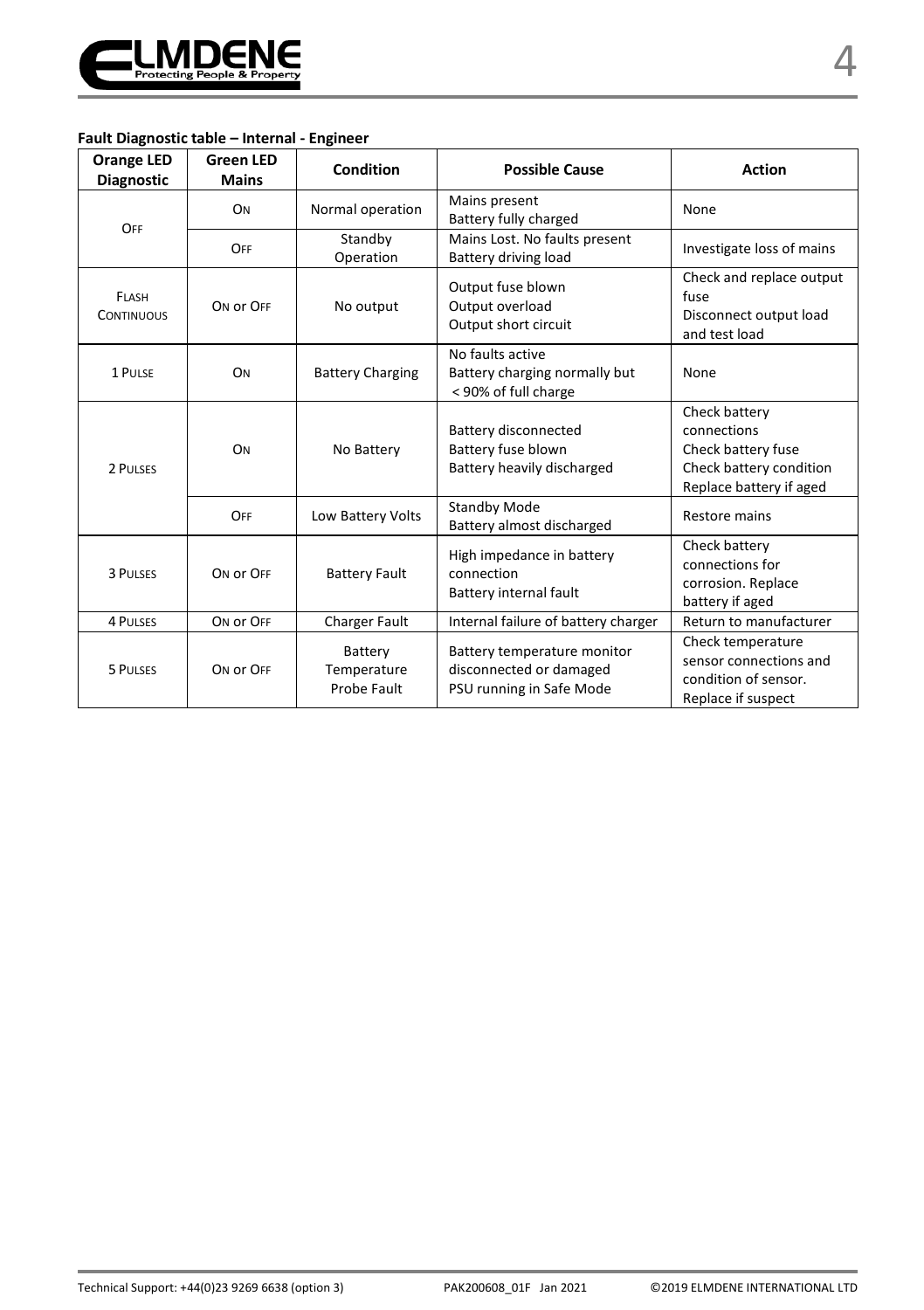

# **INSTALLATION**

This unit is only suitable for installation as permanently connected equipment. The PSU is NOT SUITABLE for external installation.

This unit must be fed from a mains power source having a separate (approved) disconnect device and fitted with a fuse or other over-current protection device rated at 5 A maximum. Ensure that the disconnect device used has appropriate earth fault protection to the applicable standard.

Where the PSU is used to provide power to a fire alarm circuit, the mains isolation and disconnect device should be provided solely for this purpose and be suitably marked "FIRE ALARM – DO NOT TURN OFF". All cabling should meet national and local fire system installation regulations, e.g. FP200 type cable for high integrity installations.

Where the PSU is used for other applications, it should be installed according to all relevant safety regulations applicable to that application.

Where the GEN PSU Fault and EPS Fault outputs are used, they should only be connected to circuits having voltages less than 60V dc.

#### **Cable Sizing**

- 1) Mains input cable must be to the applicable standard with a 5A or greater current capacity, i.e. 0.75mm<sup>2</sup> nominal conductor area, having a minimum operating voltage of 300/500V ac.
- 2) The low voltage output cable must be sized to carry the rated load current to the devices connected to the PSU.
- 3) All cabling should be securely fastened in position.

#### **Mounting the Module**

4) Fix the module into the chosen enclosure using 3 x fixing points as per Fig 1 (all fixings must be used). Ensure sufficient space for heat dissipation and adequate ventilation to avoid overheating of the unit or associated batteries.



# **COMMISSIONING**

#### **Mains Power Up**

- 1) With no external connections made to the PSU, connect the mains input wires to the terminal block, *ensuring that the mains isolator (disconnect device) is open*. Fasten wiring in place with cable tie to saddle. *Note: Equipment must be earthed.*
- 2) Apply mains input. Confirm that all LED indicators flash on briefly proving integrity of indicating circuits. Ensure that the green Mains LED then stays illuminated and that the yellow Fault LED flashes after approximately 3s (indicating a disconnected battery).
- 3) Disconnect the mains power.

#### **Load Output and Remote Signalling**

- 4) Connect the EPS and GEN PSU Fault outputs to the appropriate inputs of control equipment if remote fault monitoring is required.
- 5) Connect the load (output) wiring as shown in Figure 2.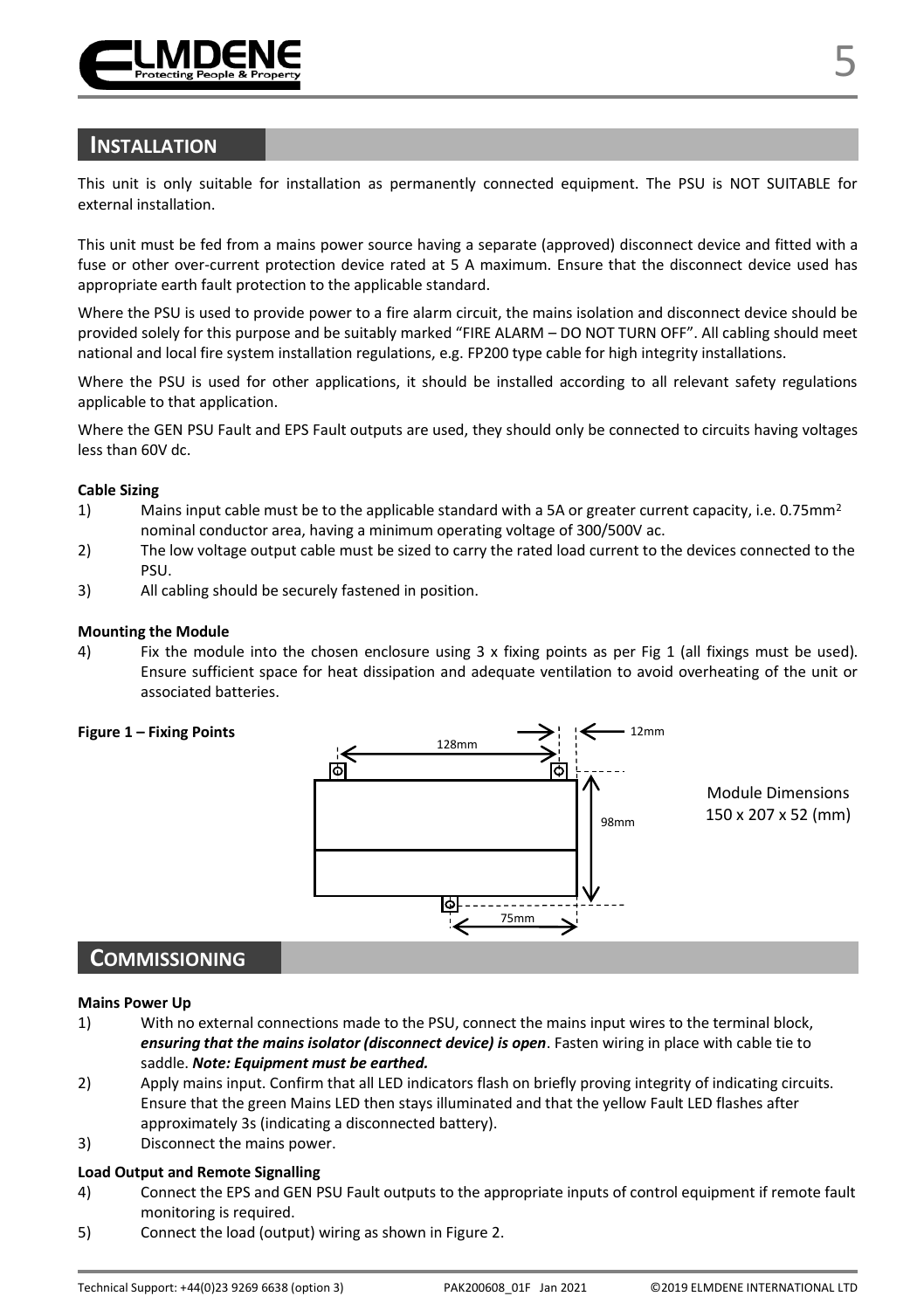



- 6) Re-apply mains. Verify that the green Mains LED illuminates and the yellow Fault LED flashes after approximately 3s (disconnected battery).
- 7) If connected, verify that the EPS Fault monitor shows a *closed* contact and the GEN PSU Fault monitor shows an *open* contact.
- 8) Perform a full functional test of system including full alarm condition.
- 9) Disconnect the mains.
- 10) For 17 or 18Ah batteries fit the link to the Battery select pins as indicated, for 7Ah or 2.1Ah batteries remove link, as shown in Figure 2.



#### **Standby Battery**

- 11) With mains *disconnected,* connect the two 12 V standby batteries in series using the single cable provided. Connect the *negative* of one battery to the *positive* of the other. *DO NOT CONNECT* the other two battery terminals to each other.
- 12) Connect the free Positive and Negative terminals of the batteries to the PCB terminals Batt+ and Batt using the cables provided. See Figure 2 and 3.
- 13) Connect the battery temperature sensor (two white wires) to the PCB terminals Temp Sense. See Figure 4. Wires can be connected either way around.
- 14) Re-apply mains and, after the LED indicators initial start-up flash, verify that the yellow Fault LED does not flash (battery connection detected). Verify that the remote GEN PSU Fault monitor shows a *closed* contact.
- 15) Disconnect the mains power. Verify that the green Mains LED extinguishes and the yellows Fault LED starts to pulse (indicating that the PSU is running from its standby batteries).
- 16) If connected, verify that the EPS Fault monitor shows an *open* contact and the PSU Fault monitor shows a *closed* contact.
- 17) Perform a full functional test of system including full alarm condition. Verify that the standby batteries can support the system load. Note: ensure batteries have sufficient charge.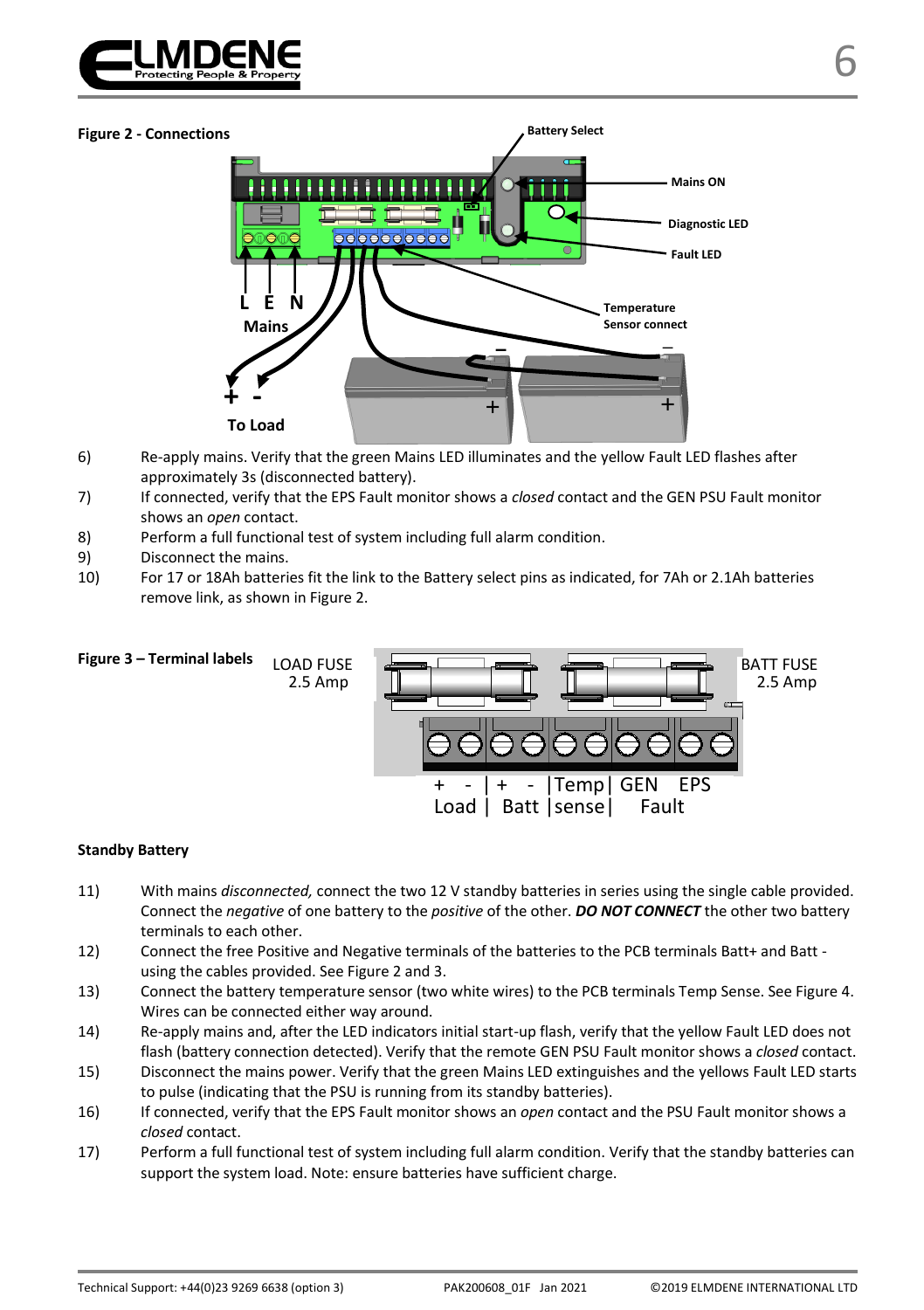

#### **Final**

- 
- 18) Reconnect the mains. Verify that the green Mains LED illuminates and the yellow Fault LED extinguishes.<br>19) If connected, verify that the EPS Fault monitor shows a closed contact and the GEN PSU Fault monitor 19) If connected, verify that the EPS Fault monitor shows a *closed* contact and the GEN PSU Fault monitor shows a *closed* contact.

**NOTE: Batteries must be connected before mains power is applied to enable the batteries to be utilised. When replacing batteries, re-connect new batteries and then cycle the mains power.** 

# **OPERATING INSTRUCTIONS**

In the event of loss of mains, a battery fault or a GEN PSU fault, the corresponding Fault signal contacts will open.

If the output of the PSU fails, the cause of the failure should be investigated e.g. short circuit load, connection of a deeply discharged battery. The fault should be rectified before restoring power to the PSU. If any of the fuses require replacing, ensure the correct fuse rating and type is used.

# **MAINTENANCE**

This unit is intended for use by Service Personnel only. There are NO USER SERVICEABLE parts inside.

There is no regular maintenance required of the PSU other than periodic testing, and replacement of the standby battery. *Reference should be made to the battery manufacturer's documentation to determine typical/expected battery life with a view to periodic replacement of the battery.*